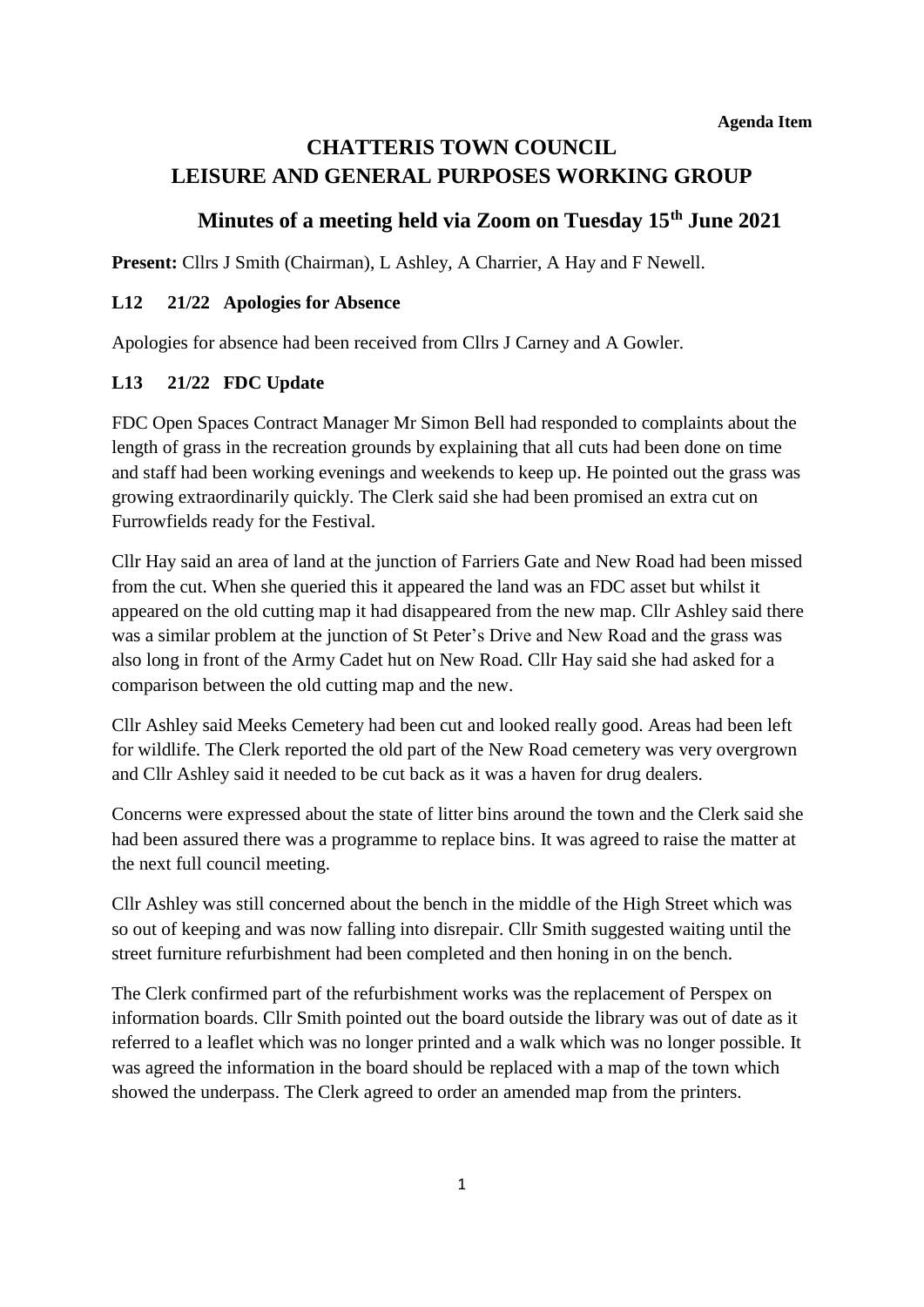## **L14 20/21 Any Matters Arising from the Last Meeting of Group**

L8 & 9) Trails: Cllr Smith said she would be circulating a sketch of a proposed art trail for perusal by the committee. She also said she would be collecting the pebbles from the caterpillar trail to preserve them. The Clerk said she had spoken to the Vicar who confirmed the PCC had granted permission for the caterpillar trail to be created in the church grounds near the vicarage wall.

L6) NHS Day: Having informed the Masons that the Council had limited plans to mark NHS Day, the Masonic Lodge representative admitted they were at a loss to know how to mark the event and it was likely they would have a barbecue and drinks party.

### **L15 20/21 Little Acre Fen Pocket Park & Old Railway Line Footpath**

Cllr Smith said she had been corresponding with the speakers from Think Communities, who had attended the last leisure meeting, exploring ways to attract more funding to improve the Old Railway Line Footpath and Bridleway. Mr Adam Garford had liaised with Somersham Parish Council but had admitted they were not convinced by the improvement plans.

Cllr Smith also reported that Cllr Haggata was meeting with FDC officers to promote cycling in the town and a survey was being carried out which everyone was urged to take part in. Cllr Smith pointed out that if Councils wished to promote cycling they needed to improve road surfaces to make it safer for cyclists.

The Clerk reported that the Council's contractors had fallen behind with their cutting schedule at the Pocket Park but were now catching up. Unfortunately whilst strimming they had cut down ornamental grasses planted by Cllr Smith. Cllr Smith said the next plan was to ask Cllr Carney to ascend a ladder to put up some bat boxes. FLAPP were also planning an open day at the park which all those who had helped with the development of the park would be invited to attend. They were also considering asking the apprentices at Stainless Metalcraft if they could design and manufacture a tree guard to go round a tree planted to mark the Queen's Platinum Jubilee. Cllr Hay said the apprentices had quite a few outstanding jobs but might be interested in making such a guard.

Cllr Ashley said police patrol cars now visited the pocket park after the reports of vandalism.

### **L16 21/22 FACT Bus Services**

Cllr Ashley had a suggestion for a bus service which could be provided by FACT. She explained that Age UK's day centre for the elderly which had been held at Salem Court, was now being held at the Cricket Club in March and those attending were not only having to pay £13 for attendance and a meal but also £7 for transport. Cllr Ashley suggested FACT could be asked to provide free transport (the cost of the service to be met from the Tesco fund held by FACT). It was agreed to initially ask Age UK why the day centre could not return to Chatteris. It was also agreed to raise concerns about the run down appearance of Lyons and Salem Courts.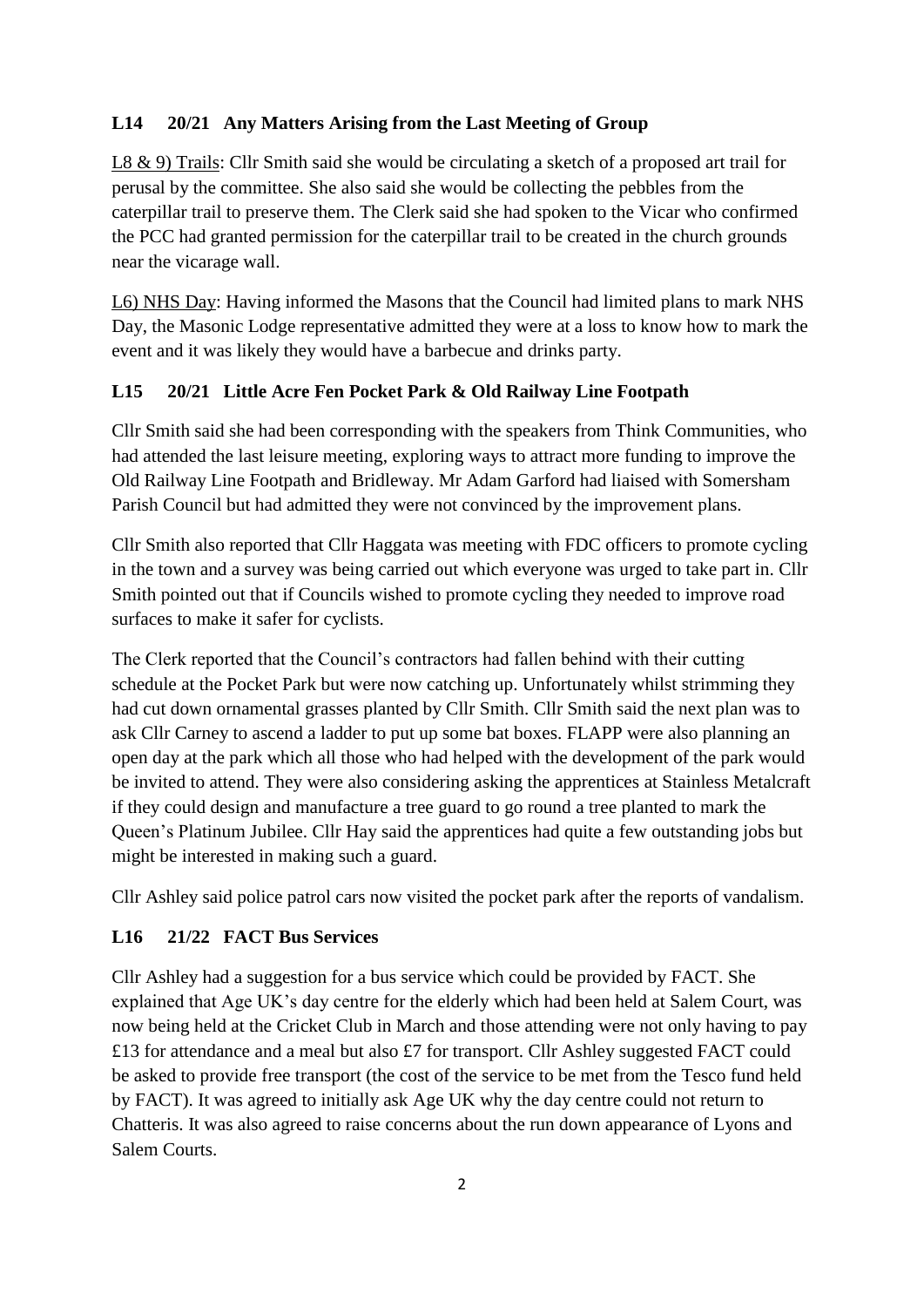It was agreed to revisit ideas for bus routes to be provided by FACT in a month's time when it was hoped all restrictions might be lifted.

## **L17 21/22 Queen's Platinum Jubilee Celebrations**

Details had been received of the planned national celebrations to mark the Queen's Platinum Jubilee in 2022.

It was hoped an extended Bank Holiday, from Thursday  $2<sup>nd</sup>$  to Sunday  $5<sup>th</sup>$  June, would provide an opportunity for communities to come together to celebrate the historic milestone.

On the Thursday the Council was being encouraged to make a proclamation at 1pm and light its beacon in the evening, on the Saturday there would be a broadcast of a special live concert from Buckingham Palace and on the Sunday people were being encouraged to share friendship, food and fun with neighbours at a Big Jubilee Lunch ahead of a pageant which would be broadcast to the nation.

The Clerk asked for ideas on how Chatteris could mark the Jubilee. Ten years ago Festival weekend had been moved to Jubilee weekend with limited success as it had been difficult to attract entertainers, keep audiences, etc. However the Clerk warned that with Festival weekend scheduled for the end of June she would not have time to organise the Festival and the Jubilee celebrations.

Councillors agreed to light the beacon and believed the best time to organise an event would be Sunday lunchtime. Cllr Charrier said it should be an inclusive event for everybody such as a picnic in the park at Furrowfields and the hiring of a large screen to show the pageant. Another idea put forward was a party in the park with musical entertainment for all ages.

Cllr Smith said if such an event was to go ahead it would need a new committee to organise it. The Clerk warned it would take a lot of organising; the Council would not be able to rely on the support of FDC (as they did with the Festival) and it was likely it would be difficult to source staging, lights, toilets, a large screen, etc.

Cllr Smith suggested it might be best if the Council took on the role of co-ordinator and encouraged community groups to put on events and possibly open them to a wider audience.

Cllr Hay suggested using Facebook to ask if organisations had considered putting on an event or if residential streets had considered staging a street party. If they put forward their ideas the Council could then issue a programme of planned events. The Clerk said it was possible to close many streets to traffic for a party without going through the whole rigmarole of applying and paying for road closures. It was also agreed the Council could offer small grants to help fund events.

It was agreed to put the ideas to the full Council at the  $6<sup>th</sup>$  July meeting.